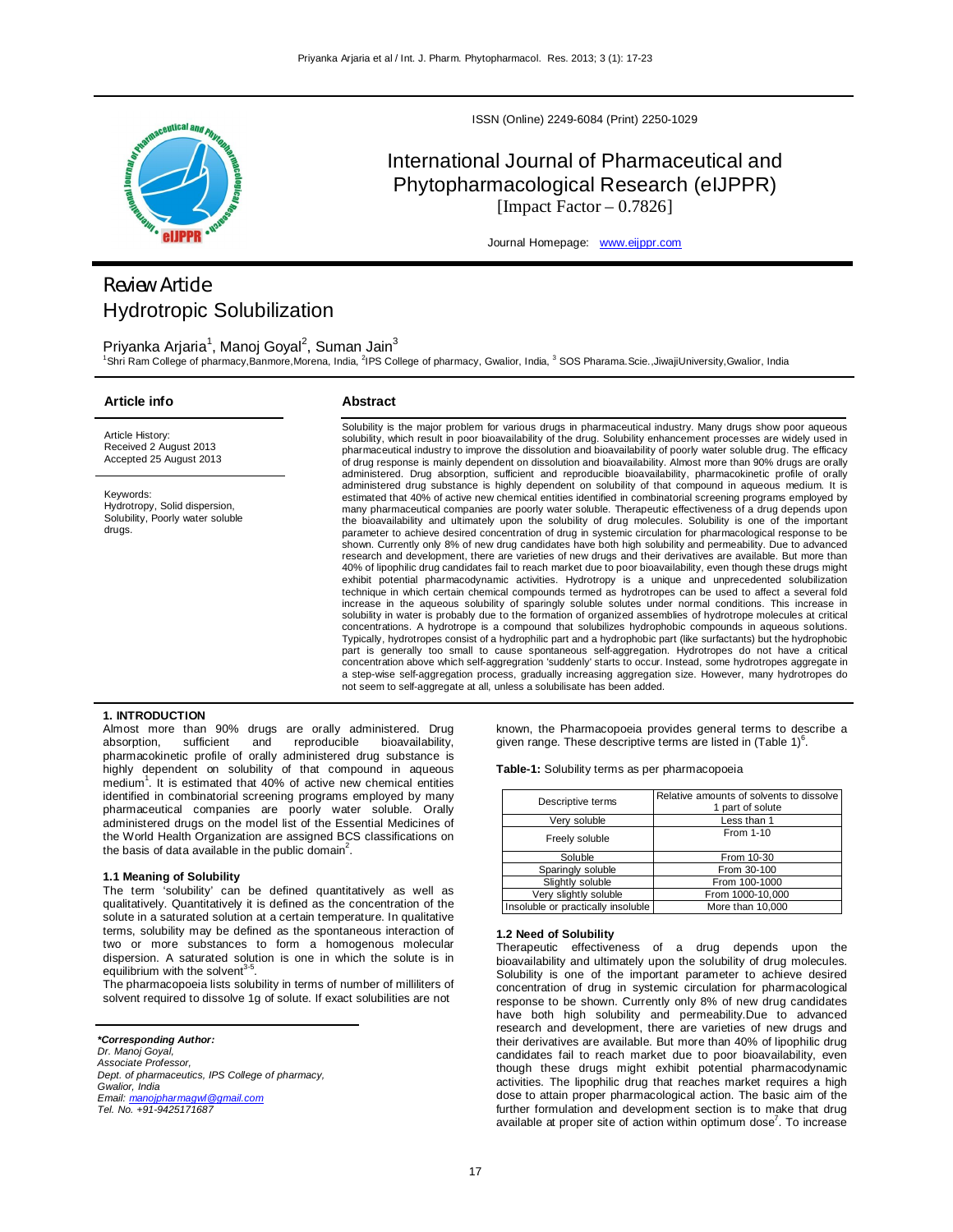the solubility of poorly water soluble drugs different solubilization techniques have been used.

# **1.3 Process of Solubilization**

The process of solubilization involves the breaking of inter-ionic or intermolecular bonds in the solute, the separation of the molecules of the solvent to provide space in the solvent for the solute, interaction between the solvent and the solute molecule or ion $^8$ .

Step 1: Holes opens in the solvent



Step2: Molecules of the solid breaks away from the bulk



Step 3: The freed solid molecule is intergrated into the hole in the solvent



Fig. 1 Process of solubilisation

# **2. HYDROTROPY**

Hydrotropy is a unique and unprecedented solubilization technique in which certain chemical compounds termed as hydrotropes can be used to affect a several fold increase in the aqueous solubility of sparingly soluble solutes under normal conditions. This increase in solubility in water is probably due to the formation of organized assemblies of hydrotrope molecules at critical concentrations. Hydrotropes in general are water-soluble and surface-active compounds which can significantly enhance the solubility of organic solutes such as esters, acids, alcohols, aldehydes, ketones,<br>hydrocarbons, and fats<sup>9-12</sup>.

# **2.1 Mechanism of Hydrotrope Action**

A hydrotrope is a compound that solubilizes hydrophobic compounds in aqueous solutions. Typically, hydrotropes consist of a hydrophilic part and a hydrophobic part (like surfactants) but the hydrophobic part is generally too small to cause spontaneous selfaggregation. Hydrotropes do not have a critical concentration above which self-aggregration 'suddenly' starts to occur. Instead, some hydrotropes aggregate in a step-wise self-aggregation process, gradually increasing aggregation size. However, many hydrotropes do not seem to self-aggregate at all, unless a solubilisate has been added $^{13}$ .

The chemical structure of the conventional Neuberg's hydrotropic salts (proto-type, sodium benzoate) consists generally of two essential parts, an anionic group and a hydrophobic aromatic ring or ring system. The anionic group is obviously involved in bringing about high aqueous solubility, which is a prerequisite for a hydrotropic substance. The type of anion or metal ion appeared to have a minor effect on the phenomenon. On the other hand, planarity of the hydrophobic part has been emphasized as an<br>important factor in the mechanism of hydrotropic solubilization<sup>14, 15</sup>.

Additives may either increase or decrease the solubility of a solute in a given solvent. These salts that increase solubility are said to 'salt in' the solute and those salts that decrease the solubility 'salt out' the solute. The effect of an additive depends very much on the influence, it has on the structure of water or its ability to compete<br>with the solvent water molecules<sup>16</sup>. Other possible mechanisms may be complexation<sup>17</sup>, changes in the nature or structure of the solvent<sup>18</sup>.

For aromatic hydrotropes such as nicotinamide, sodium salicylate and sodium p-toluene sulfonate, two main mechanisms have been proposed. One is stacking complexation, and the other is selfaggregation. Strong evidence of complexation between a drug and nicotinamide is that the complexation constants (K1:1 and K1:2)<br>can be obtained from phase-solubility data<sup>17, 19</sup>. On the other hand, by showing temperature effects on the degree of self-association, Coffman et al.<sup>20</sup> argued that nicotinamide can solubilize riboflavin through a self-aggregation mechanism where aggregates of nicotinamide grow by step wise monomer addition. At low concentrations, dimerization predominates, whereas at higher concentrations, trimerization, tetramerization, and so on, become the predominant equilibria.

## **2.2 Selection of Hydrotropes for Poorly Water Soluble Drugs**

In order to select suitable hydrotropes (for sufficient enhancement in solubility) for various poorly water-soluble drugs, an approximate solubility determination method is used. This is a modified form of the method used by Simamora et al. Twenty five ml of distilled water/hydrotropic solution is taken in a 50 ml glass bottle and gross weight (including the cap) is noted. Then, few mg (by visual observation) of fine powder of drug is transferred to the bottle. The bottle is shaken vigorously (by hand). When drug gets dissolved, more drug (few mg by visual observation) is transferred to the bottle and again the bottle is shaken vigorously. Same operation is repeated till some excess drug remained undissolved (after constant vigorous shaking for 10 minutes). Then, again gross weight is noted. From the difference in two readings (of weight), an approximate solubility is determined and solubility enhancement ratios (solubility in hydrotropic solution/solubility in distilled water) are calculated<sup>21</sup>.

### **2.3 Advantages of Hydrotropic Solubilization Technique**

- 1. Hydrotropy is suggested to be superior to other solubilization method, such as miscibility, micellar solubilization, co solvency and salting in, because the solvent character is independent of pH, has high selectivity and does not require emulsification.
- 2. It only requires mixing the drug with the hydrotrope in water.
- 3. It does not require chemical modification of hydrophobic drugs, use of organic solvents, or preparation of emulsion system<sup>1</sup> .

## **2.4 Mixed Hydrotropy**

Mixed hydrotropic solubilization technique is the phenomenon to increase the solubility of poorly water-soluble drugs in the blends of hydrotropic agents, which may give miraculous synergistic enhancement effect on solubility of poorly water soluble drugs, utilization of it in the formulation of dosage forms of water insoluble drugs and to reduce concentration of individual hydrotropic agent to minimize the side effects in place of using a large concentration of one hydrotrope a blend of, say, 5 hydrotropes can be employed in 1/5th concentrations reducing their individual toxicities.

## **2.5 Advantages of Mixed Hydrotropic Solubilization**

1. It may reduce the large total concentration of hydrotropic agents necessary to produce modest increase in solubility by employing combination of agents in lower concentration.

2. It is new, simple, cost-effective, safe, accurate, precise and environmental friendly method for the analysis (titrimetric and spectrophotometric) of poorly water-soluble drugs titrimetric and spectrophotometric precluding the use of organic solvents.

3. It precludes the use of organic solvents and thus avoids the problem of residual toxicity, error due to volatility, pollution, cost  $\rm{etc}^{\rm{22}}$ .

## **2.6 Pharmaceutical Applications of Hydrotropic Solubilization Technique**

## *2.6.1 Quantitative Estimations of Poorly Water Soluble Drugs*

Various organic solvents like methanol, chloroform, acetone, dimethyl formamide and ethanol have been employed for solubilization of poorly water-soluble drugs to conduct their titrimetric analyses. Drawbacks of organic solvents include their higher costs, toxicities and pollution. Similarly, various organic solvents like methanol, chloroform, ethanol, dimethyl formamide, benzene, hexane, acetone, toluene, carbon tetrachloride, diethyl ether and acetonitrile are widely used in spectrophotometric estimations of poorly water-soluble drugs. Most of these organic solvents are toxic, costlier and sources of pollution. Inaccuracy in spectrophotometric estimations due to volatility of organic solvents is another drawback of these solvents.

As evident from Table 2 there is good enhancement in aqueous solubility of selected poorly water-soluble drugs in presence of large amounts of hydrotropic agents. Therefore, it was thought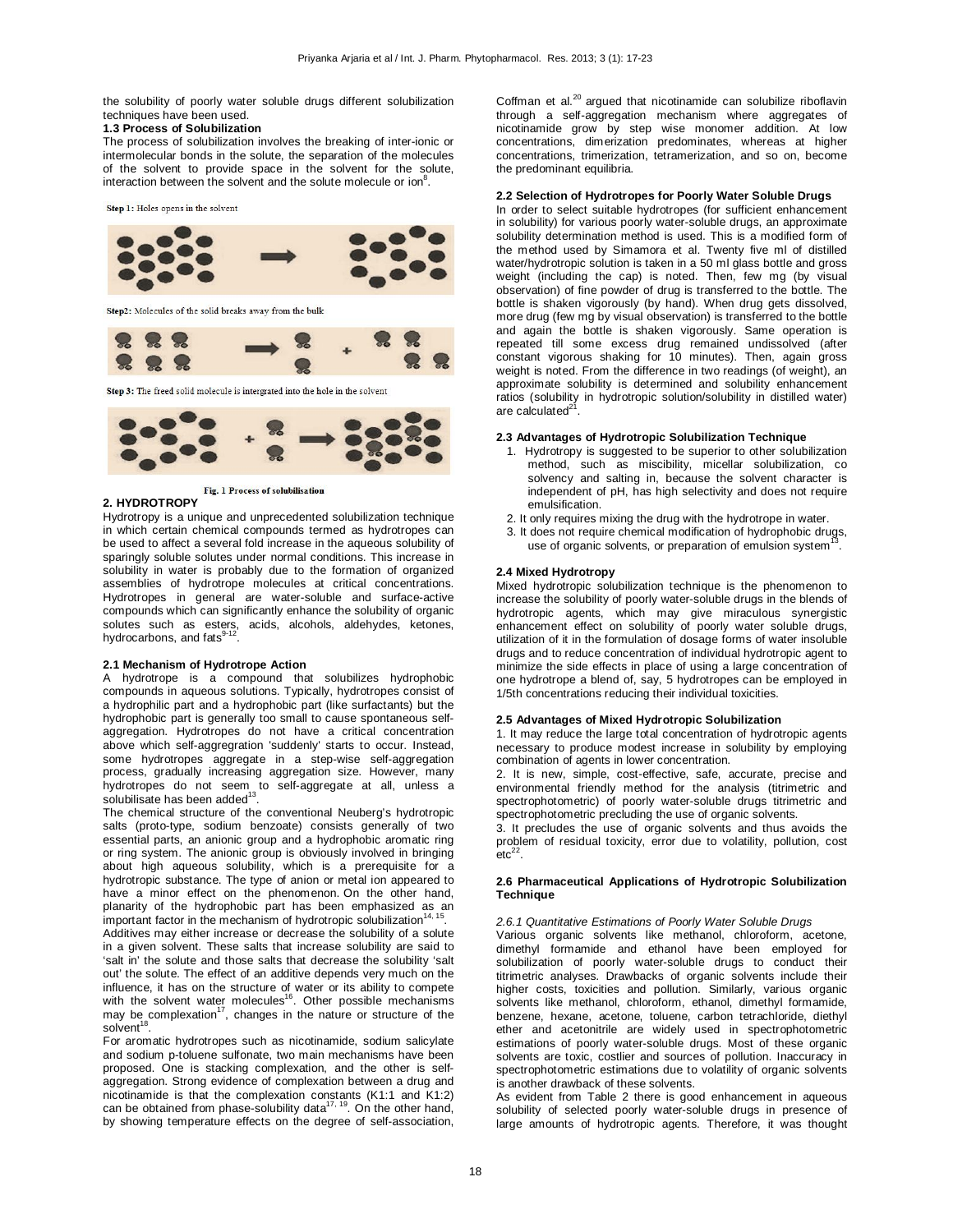worthwhile to make use of hydrotropic solubilization techniques in development of new titrimetric and spectrophotometric methods for the analysis of poorly water-soluble drugs.41

## **Table 2:** Hydrotropic solubilization study of various poorly watersoluble drugs

| S.<br>No.      | Drug                          | Hydrotrope                                                                                                                                | Reference |
|----------------|-------------------------------|-------------------------------------------------------------------------------------------------------------------------------------------|-----------|
| 1              | Ibuprofen                     | Sodium acetate, Sodium benzoate,<br>Sodium toluene sulfonate, Sodium<br>salicylate and Sodium toluate                                     | 23        |
| $\overline{2}$ | Ketoprofen                    | Potassium acetate                                                                                                                         | 24        |
| 3              | Naproxen                      | Niacinamide                                                                                                                               | 25        |
| 4              | Piroxicam                     | Ibuprofen sodium                                                                                                                          | 26        |
| 5              | Olanzepine                    | Sodium benzoate, sodium acetate,<br>sodium bicarbonate, sodium chloride,<br>sodium gluconate, thiourea,<br>trisodium<br>citrate and urea. | 27        |
| 6              | Lornoxicam and<br>Paracetamol | Urea                                                                                                                                      | 28        |
| 7              | Aceclofenac                   | Urea and sodium citrate                                                                                                                   | 29        |
| 8              | Theophylline                  | Urea and sodium citrate                                                                                                                   | 30        |
| 9              | Glipizide                     | PEG (Polyethylene glycol) 4000, mannitol<br>and urea                                                                                      | 31        |
| 10             | Escitalopram                  | Niacinamide                                                                                                                               | 32        |
| 11             | Chlorobenzene                 | Citric acid, sodium benzoate and urea                                                                                                     | 33        |
| 12             | $1.1/1.2 -$<br>diphenylethane | Diethylnicotinamide, sodium<br>pseudocumenesulfonate and sodium<br>thiocyanate                                                            | 34        |
| 13             | L-Tyrosine                    | Caffeine, Nicotinamide, Sodium salicylate<br>and Sodium<br>Benzoate                                                                       | 35        |
| 14             | m/p- amino<br>nitrobenzene    | Sodium benzoate, sodium saccharin,<br>dimethyl benzamide                                                                                  | 36        |
| 15             | Methyl<br>benzoate            | Citric acid, urea and nicotinamide                                                                                                        | 37        |
| 16             | Furfural                      | Urea, tri-sodium citrate, sodium toluate<br>and sodium benzoate                                                                           | 38        |
| 17             | Acetylsalicylic<br>acid       | Sodium salicylate, sodium benzoate,<br>nicotinamide and urea                                                                              | 39        |
| 18             | m/p-<br>aminoacetophe<br>none | Diethyl nicotinamide,<br>sodium pseudocumenesulfonate and<br>sodium thiocyanate                                                           | 40        |

## *2.6.2 Spectrophotometric Estimation of Drugs Determination of Interference of Hydrotropic Agent in the Spectrophotometric Estimation of Drugs*

A UV-Visible recording spectrophotometer with 1cm matched silica cells is employed for spectrophotometric determinations. For determination of interference of hydrotropic agents in the spectrophotometric estimation drugs, the absorbances of the standard solutions of drugs are determined in distilled water alone and in the presence of the maximum concentration of the hydrotropic agent employed for spectrophotometric analysis / formulation purpose in the present investigation<sup>41</sup>.

# *2.6.3 Regression Equations for Drugs*

Stock solution of drug is prepared by dissolving specified quantity of drug in appropriate volume of concentrated aqueous solution of hydrotropic agent and making up the volume by using more water. Stock solution is further diluted with distilled water to get standard solutions containing concentrations of drug in the range of Beers law. Absorbance values of these solutions are noted at  $\lambda_{\text{max}}$ against distilled water blank. These values of absorbances of standard solutions are used to obtain regression equation.<sup>2</sup>

## *2.6.4 Spectrophotometric Analysis of Marketed Tablet Formulations of Drug using Hydrotropic Solubilization Technique*

Twenty marketed tablets of drug are weighed and ground to a fine powder. An accurately weighed tablet powder equivalent to quantity of drug which was used for obtaining regression equation is transferred to a 25 ml volumetric flask. Then volume of aqueous solution of concentrated hydrotropic agent which was used for obtaining regression equation is added and the flask is shaken for about 10 min to solubilize the drug present in tablet powder and the volume is made up to the mark with distilled water. After shaking the volumetric flask to mix thecontents, filtration is done through Whatman filter paper No. 41. Filtrate is collected, rejecting the first few ml and divided in two parts A and B.

Part A is kept at room temperature for 48 h to check its chemical stability and to observe precipitation, if any. Part B filtrate is diluted appropriately with distilled water and is analyzed on UVspectrophotometer against reagent blank by noting the absorbance at selected wavelength. The drug content of the tablet formulation is calculated using regression equation. After 48h, filtrate of part A is analyzed in the same way, to check the chemical stability of drug in presence of hydrotropic agent. After first analysis, same procedure is repeated for five times more. In these cases, filtrates are not divided in two parts. Filtrates are analyzed in fresh conditions only.

## **2.7 Recovery Studies of Marketed Tablet formulations Using Hydrotropic Solubilization Technique**

In order to validate the proposed method, the recovery studies are performed. For this, preanalyzed tablet powder equivalent to selected quantity of drug is accurately weighed and transferred to a 25 ml volumetric flask. Then, 10 mg of bulk drug sample is added to this volumetric flask, as spiked drug. Then, selected quantity of hydrotropic solution is added and the flask is shaken for about 10 min and the volume is madeupto the mark with distilled water. After shaking the volumetric flask to mix the contents, filtration is done through Whatman filter paper No. 41. Filtrate is collected, rejecting the first few ml. The filtrate is appropriately diluted with distilled water and absorbance of this solution is noted at selected wavelength against respective reagent blank. The recovery studies are performed for six times (using 10 mg spiked drug). Similar recovery studies are performed using 20 mg of bulk drug sample as the spiked drug<sup>41</sup>.

Earlier history of spectrophotophotometric estimation of water insoluble drugs using hydrotropic solubilization method is as follows:

- Pandey S. and Maheshwari R.K. developed a new, simple, environment friendly, cost effective, safe and sensitive spectrophotometric method for the determination of ketoprofen in tablet dosage form using hydrotropic solution. The potassium acetate enhanced the solubility of ketoprofen (more than 210 folds) and hence was used for the solubilization of poorly water soluble drugs $^{24}$ .
- Maheshwari et al. developed a new method for spectrophotometric determination of the poorly water-soluble naproxen tablets using niacinamide as hydrotropic solubilizing additive. The result reveals the aqueous solubility of naproxen using 2.0 M niacinamide solution was more than 110 fold. The standard solution (500µg/ml) of naproxen was prepared using 2.0 M niacinamide solution. This solution was further diluted to Beer's law range 50-250 µg/ ml for naproxen. Absorbance was noted at 331 nm. The same procedure was followed for the naproxen tablets determination<sup>25</sup>.
- Maheshwari et al. employed hydrotropic solubilization technique to solubilize the poorly water-soluble NSAID, piroxicam. Determination of solubilities of the drug in 1.5 M ibuprofen sodium hydrotropic solution and distilled water was carried out at 28±1°C. There was more than 50-fold enhancement in aqueous solubility of piroxicam with 1.5M ibuprofen sodium (as compared to aqueous solubility). Therefore, it was thought worthwhile to solubilize the poorly water-soluble piroxicam from fine powder of its tablets to carryout spectrophotometric analysis at 358 nm. Ibuprofen sodium does not show any absorbance above 300 nm. Beer's law was obeyed in the concentration range of 5-35 μg/ml. Tablets containing piroxicam have been analyzed successfully. Recovery studies and statistical data proved the accuracy, reproducibility and the precision of the proposed method. Based on the same principle a large number of drugs having λmax above 300 nm can be estimated by 1.5 M ibuprofen sodium (inexpensive hydrotropic agent)<sup>26</sup>.
- Sable et al. developed ultraviolet absorption employed spectrophotometric method for the estimation of poorly water soluble drug like Olanzepine in pharmaceutical formulations. Aqueous solubility of this selected model drug was found to be increased to a great extent (6 to 98 fold) in 1M sodium benzoate, 1M sodium acetate, 1M sodium bicarbonate, 1M sodium chloride, 1 M sodium gluconate, 1M thiourea, 1M trisodium citrate and 1 M urea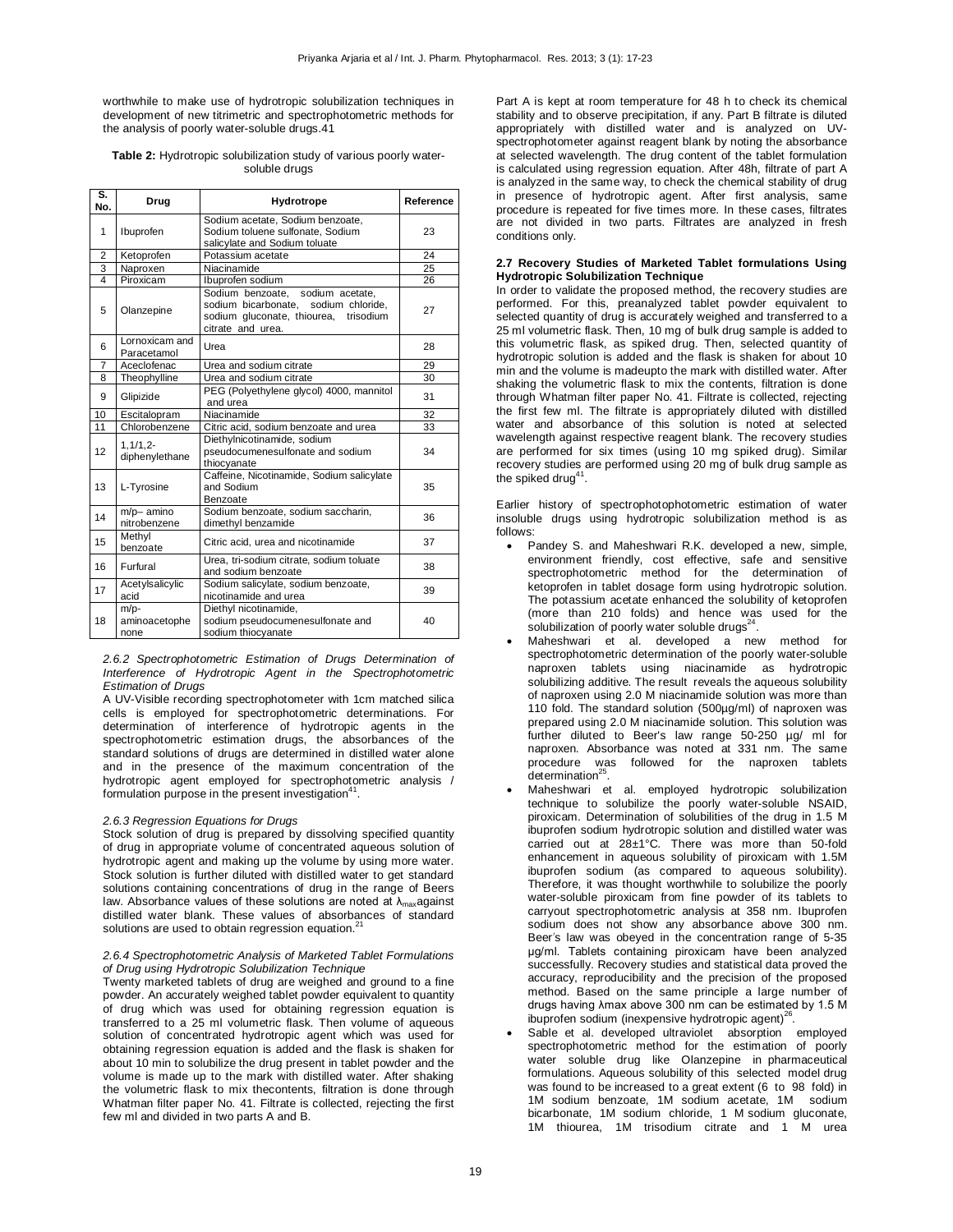solutions. The selected  $\lambda_{\text{max}}$  for Olanzapine was 329.5 nm. The hydrotropic solutions used did not show any absorbance above 306nm, and therefore, no interference in the estimation was seen. The results of analysis have been validated statistically, and by recovery studies. The proposed methods are new, simple, economic, accurate, safe and precise $^{27}$ .

 Banerjee et al. developed a simple, sensitive, economical analytical method for the determination of Lornoxicam and Paracetamol in bulk and tablet formulations. Urea solution (Hydrotropic agent) was employed to solubilize, Lornoxicam and Paracetamol (a poorly water soluble drug), from fine powder of its tablets to carryout spectrophotometric analysis.  $\lambda_{\text{max}}$  for Lornoxicam and Paracetamol is 384 nm and 244 nm respectively. Both Lornoxicam and Paracetamol obey Beer's law in the concentration range of 2-10  $\mu$ g/ml (r<sup>2</sup>=0.9992) and 20-60μg/ml  $(r^2 = 0.9990)$  in 8M Urea (Hydrotropic agent) respectively. The developed methods were validated according to ICH guidelines and values of accuracy, precision and other statistical analysis were found to be in good accordance with the prescribed values<sup>28</sup>.

## **2.8 Titrimetric Estimation of Drugs**

Accurately weighed quantity of bulk drug sample is transferred to a conical flask. The flask is shaken for 5 min after adding 100 ml of hydrotropic solution to solubilize the drug. Titration is performed with selected titrant using suitable indicator. Blank determination is carried out and necessary correction is done to calculatethe drug content. Analysis is performed six times.

# *2.8.1 Recovery Studies of Marketed Tablet Formulations Using Hydrotropic Solubilization Technique*

In order to validate the proposed method, the recovery studies are performed. For this, pre-analyzed tablet powder equivalent to quantity of drug used in titrimetric analysis is accurately weighed and transferred to conical flask. Then, 40 mg of bulk drug sample is added to the conical flask, as spiked drug and whole analysis procedure is repeated to find out the recovery of the added drug sample. This recovery analysis is performed six times<sup>4</sup> .

Maheshwari et al. used 0.5 M ibuprofen sodium (an economic hydrotropic agent) to solubilize a poorly water soluble drug naproxen for its titrimetric analysis.The proposed method is new, rapid, simple and reproducible. The proposed method of analysis does not involve the use of an organic solvent; hence it is ecofriendly and safe method $42$ .

## **2.9 Formulations**

Solid dispersion technology is one of the methods of increasing the dissolution rate and hence the rate of absorption and/or total bioavailability of poorly water-soluble drugs. The common methods of making solid dispersions are solvent evaporation, fusion and fusion-solvent methods. In the solvent method, an organic solvent (volatile) is used to dissolve the drug as well as carrier. Then solvent is removed by suitable evaporation technique to obtain solid dispersion. Toxicity of residual solvent, cost of solvent and pollution are major drawbacks of this method. Newly developed hydrotropic solid dispersion technology precludes the use of organic solvent. Salient feature of the new method is that the hydrotropic agent (carrier) is water-soluble whereas the drug is insoluble in water. However, in presence of large amount of hydrotropic agent in water, the drug gets solubilized. Then, water is removed by suitable evaporation technique to get solid mass (a solid dispersion). Since in absence of hydrotropic agent, water is not a solvent for poorly water-soluble drug, therefore, the proposed method is different from common solvent method and is a novel application of hydrotropic solubilization phenomenon. The so formed solid dispersions shall be denoted as hydrotropic solid dispersions<sup>43</sup> .

## *2.9.1 Method of Preparation of Hydrotropic Solid Dispersion*

It is a relatively new technique in which the drug and selected hydrotropes are taken in different ratio in beaker, distilled water is added at a temperature ranging between 80-85°C. Then the selected hydrotrope is taken and added to water. Then slowly add drug to the beaker and teflon coated magnetic bead is dropped in beaker, temperature is to be maintained for optimum stirring and stirring is continued until semisolid mass is obtained. This semisolid mass is spread on several watch glasses and is placed in oven maintaining a temperature of 60-65°C. Then the trituration is done with pestle and mortar and after drying passes it through sieve no.100 and kept in desiccators for 6 days $3$ .

Earlier history of formulation of solid dispersions of water insoluble drugs using hydrotropic solubilization method is as follows:

- Tiwari et al. prepared solid dispersion of water insoluble drug aceclofenac using mixed hydrotropy. The reason behind using blend of hydroropic agents was to keep the concentration of individual hydrotropic agent below toxic level. They used different ratio of 20%urea+10%sodium citrate<sup>29</sup>.
- Jaikumar et al. used different solubilization techniques like, hydrotropic solubilization, mixed hydrotropy and hydrotropic solid dispersions in order to improve solubility and dissolution rate of theophylline. The objective was also aimed to explore the application of different hydrotropic agents at their optimum concentration; thus decreases the chances of their own toxicity. Result concluded that the toxic level of hydrotropic agents was decreased because their minimum concentrations were found to be sufficient to produced desired results. Solubility enhancement ratio was found to be 89.20 times and 145.26 times more as compared to pure drug (theophylline) in different blends A (5% urea+5% sodium citrate) and blend B (5% urea+10% sodium citrate) respectively. It was also concluded that the solubility of theophylline increased synergistically by mixed hydrotropy.
- Shukla et al. performed a comparative study of solubility of glipizide by using different solubilization techniques such as solid dispersion, hydrotropy and micellar solubilization. Solid dispersion of glipizide was prepared by solvent evaporation method; PEG (Polyethylene glycol) 4000, mannitol and urea were use d as carriers. Hydrotropic studies were carried out using differ ent hydrotropic agents (sodium acetate, sodium benzoate an d salicylate) and Micellar solubilization was carried out using different surfactant solutions (sodium lauryl sulphate, tween 8 0 and cetrimide).The solubility enhancement of glipizide by different solubilization technique was observed in decreasing order as hydrotropic solubilization > solid dispersion > micell ar solubilization. It was observed that the solubility increased with the increase in the concentration of hydrotropic agents a nd amongst the various hydrotropic agents used the solubility was glipizide was enhanced greatest to 55 folds with sodium salicylate<sup>31</sup>.
- Choudhary et al. enhanced the solubility enhancement of escitalopram oxalate using hydrotrope. In spite of oxalate form it is sparingly soluble in water. The efficacy and bioavailability of Escitalopram oxalate is limited by its poor aqueous solubility and dissolution rate. The effect of hydrotropic (niacinamide) on the solubility of escitalopram oxalate was investigated. The saturation solubility indicate that enhancement in solubility was more than eight folds in 2M niacinamide compared to distilled water. Tablets of escitalopram oxalate with and without niacinamide were prepared and dissolution study was performed. Dissolution studies indicate that dissolution rate was remarkably increased with tablet containing niacinamide compared to tablets without niacinamide<sup>32</sup>.

### *2.9.2 Liquid Oral Formulations (Solutions)*

The formulation of solutions presents many technical problems to the industrial pharmacist. Special techniques are required to solubilize poorly water-soluble drugs. The final preparation must satisfy the requirements of pharmaceutical elegance with regard to taste, appearance and viscosity. To solve the formulation problems encountered with pharmaceutical liquids, an interesting dichotomy of investigative skill is required. On the one hand, solubility and stability factors can be approached with the precision long associated with the exact sciences; on the other hand flavouring and other organoleptic characteristics remain subjective factors for which the application of the scientific method still plays a distressingly minor role. Thus, the successful formulation of liquids as well as other dosage forms, requires a blend of scientific acuity and pharmaceutical art.

The oral use of liquid pharmaceuticals has generally been justified on the basis of ease of administration to those individuals who have difficulty in swallowing solid dosage forms. A more positive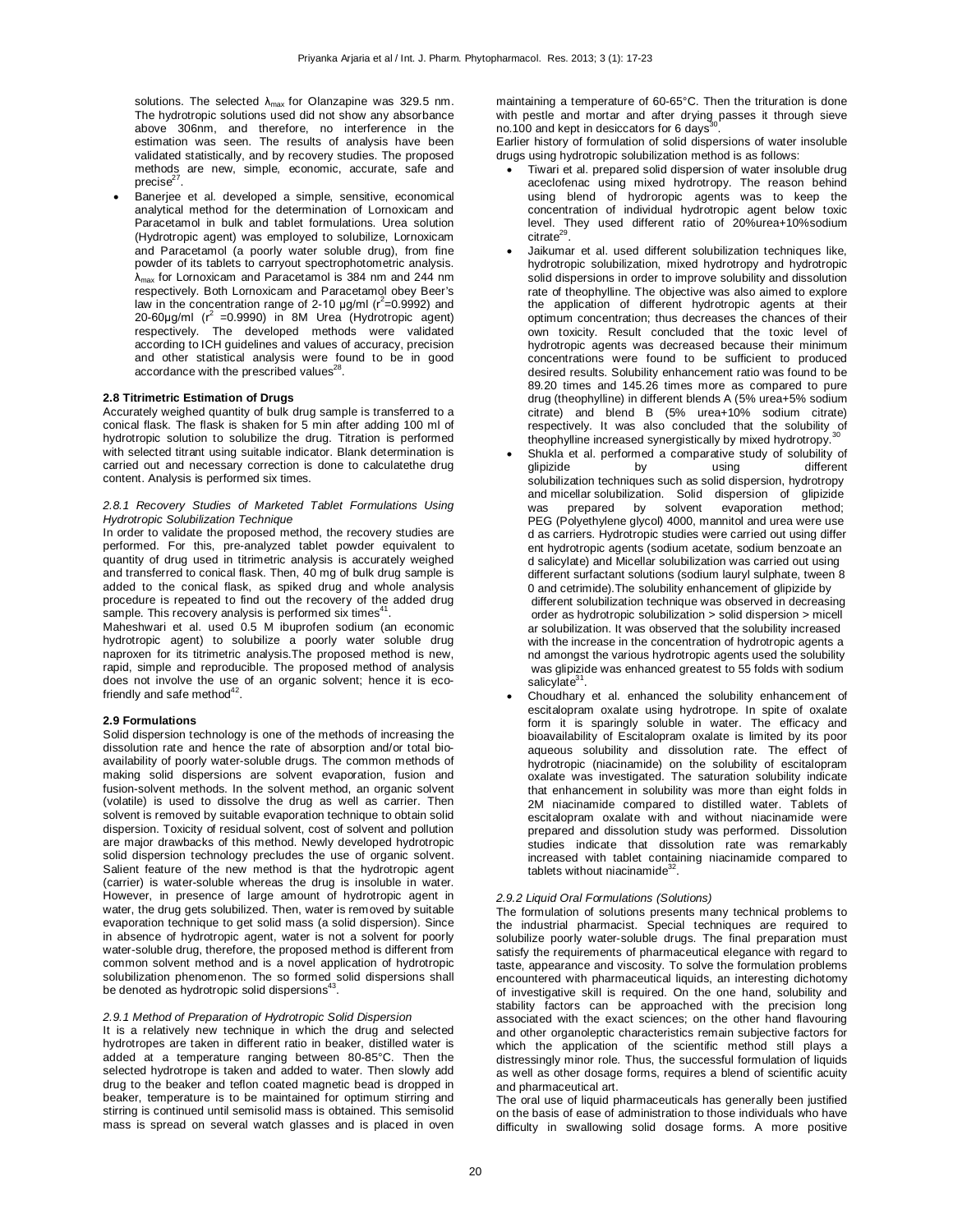argument can be made for the use of homogenous liquids (systems in which the drug or drugs are in solution). With rare exceptions, a drug must be in solution in order to be absorbed. A drug administered in solution is immediately available for absorption and in most cases is more rapidly and efficiently absorbed than the same amount of drug administered in a tablet or capsule.

The oral liquid dosage forms of poorly water-soluble drugs available in market are mostly in the form of suspensions. Liquid oral solutions (syrups) show better bioavailability and quick onset of action in comparison to the suspensions.

Hydrotropic solubilization has been explored to develop liquid oral solutions (syrups) of poorly water-soluble drugs, to give quick onset of action and better bioavailability (in comparison to suspensions).

## *2.9.3 Procedure for the Preparation of Syrup (Solution)*

Hydrotropic agent and warm distilled water (to rapidize the dissolution process) are shaken in a volumetric flask of suitable capacity to dissolve hydrotropic agent. Then bulk drug is added and the flask is shaken to solubilize the drug. After this, preservative and sucrose are added and the flask is shaken tocomplete their dissolution. Then, flask is kept aside for some time. Whenthe temperature is lowered till room temperature; the volume is made up to the mark with distilled water. Flask is shaken to geta homogeneous solution. This syrup is filtered through filter paper. First few ml of syrup is discarded. Filtered syrup is preserved in air-<br>tight glass container<sup>44-46</sup>.

## **3.3 Dry Syrups for Reconstitution [Dry Syrup Formulations]**

Several medicinal agents have insufficient stability in aqueous solutions or suspensions to meet extended shelf-life periods. Thus, the pharmaceutical manufacturers provide them in dry powder or granule form for reconstitution with a prescribed amount of purified water immediately before use. Several drugs have been developed in the form of dry syrups and their stabilities have also been studied.

In these formulations, a hydrotopic agent is selectedto produce solutions of such poorly water-soluble drugs after reconstitution with water (solutions give better bioavailability than suspensions).

# *2.9.4 Procedure for the Preparation of Dry Syrup*

Sufficient excess of drug, hydrotropic agent, sucrose and preservative are finely powdered and passed through sieve # 100, separately. Weighed quantity of drug, hydrotropic agent, sucrose and preservative are kept in separate containers. Then, drug and preservative are mixed for about 5 min with the help of glass pestle and mortar. Then, about one fifth of sucrose powder is added and contents in mortar are again mixed for about 5 min by trituration. Remaining sucrose powder is added and again the contents are mixed for about 5 min by trituration. Then, about half portion of hydrotropic agent is added in the mortar and mixed by trituration for about 5 min. Then, remaining portion of hydrotropic agent is added and triturated for about 10 min for proper mixing. While trituration, spatula is used frequently, to remove the powder adhering to the inner wall of the mortar $44$ .

### *2.9.5 Injection Formulation*

Maheshwari and Indurkhya investigated the effect of hydrotropes such as urea and sodium citrate and blends (Urea + Sodium citrate) on the solubility of aceclofenac. The enhancement in the solubility of aceclofenac was more than 5 and 25 folds in 30% sodium citrate solution and 30% urea solution, respectively, as compared to its solubility in distilled water. The enhancement in the solubility of aceclofenac in a mixed hydrotropic solution containing ≥ 20% urea and 10% sodium citrate solution was more than 250 folds (compared to its solubility in distilled water). This proved a synergistic enhancement in solubility of a poorly water- soluble drug due to mixed hydrotropy. Synergistic combination of hydrotropic agents can minimize the amount of hydrotropic agents employed, minimizing the chances of their toxicities. Aqueous injection of aceclofenac, using the mixed hydrotropic solubilization technique, was developed and by using the lyophilization method, the problem of inadequate stability of aceclofenac in aqueous solution was overcome. The developed formulation was studied for physical and chemical stability $4$ .

#### *2.9.6 Hydrotropic Polymer Micelle System*

Polymer micelles have attracted increased attention as a promising<br>vehicle for poorly soluble drugs<sup>53, 54</sup>. Polymer micelles are self-

assemblies of amphiphilic block copolymers in aqueous media. Many advantages of using polymer micelles have been demonstrated with their unique core-shell archi-tecture. The hydrophobic cores are segregated by hydrophilic shells from the aqueous exterior. Hydrophobic drugs can be solubilized into the hydrophobic core structures of polymer micelles at concentrations much higher than their intrinsic water-solubility. Polymer micelles are known to have high drug loading capacity, high water-solubility, and appropriate size for long circulation in blood $55,56$ .

The hydrophilic shell surrounding the micellar core can protect undesirable phenomena, such as inter-micellar aggregation or precipitation, protein adsorption, and cell adhesion. The chemical composition of polymer micelles can be tailor-made to have desirable physico-chemical properties for drug solubilization. In most polymer micelles, hydrophobic drugs are incorporated into the hydrophobic core of micelles by hydrophobic inter-action as well as other additional interactions such as metal-ligand coordination bonding <sup>57, 58</sup> and electro-static interaction<sup>59</sup>. The extent of drug solubility depends on the compatibility between the drug and the micelle core<sup>60</sup>. One of the limitations of drug-loaded polymer micelles is low stability in aqueous solution, and the stability becomes even lower as the drug loading content increases<sup>6</sup> . Therefore, new polymer micelle systems were explored to maintain long-term stability of polymer micelles with high drug loading. A large number of hydrotropic agents were screened and identified for their abilities to increase water-solubility of paclitaxel<sup>62</sup>. Nicotinamide derivatives were found to increase the water-solubility of paclitaxel by several orders of magnitude. It was also found that low molecular weight hydrotropic agents maintained their hydrotropic property in their polymeric structures (hydrotropic polymers) .

In new polymer micelle systems a new hydrotropic polymer, poly (2- (4-vinylbenzyloxy)-N, N-diethylnicotinamide) (PDENA), was used as a building block for constructing amphiphilic block copolymers that can form micelles in aqueous media. Poly (ethylene glycol) (PEG) was chosen as a hydrophilic block for its well-known biocompatibility and unique aqueous properties. The hydrotropic block copolymers self-assembled to form micelles in aqueous media. The size of the prepared polymer micelles was in the range of 30–50 nm, and increased to 100–120 nm after paclitaxel loading. The critical micelle concentrations (CMCs) of the block copolymers were higher by an order of magnitude than those of other typical polymer micelles, due to less hydrophobicity of the hydrotropic blocks. The drug loading capacity and physical stability of the polymer micelles were characterized and compared with those of other polymer micelles. The hydrotropic polymer micelles containing hydrotrope-rich cores showed not only higher loading capacity but also enhanced physical stability in aqueous media. They could be redissolved in aqueous media by simple vortexing and/or a mild heating. The hydrotropic polymer micelles provide an alternative approach for formulation of poorly soluble drugs<sup>64</sup>.

#### *2.9.7 Aqueous Suspension*

Shete et al. enhanced the solubility of griseofulvin using the technique of hydrotropic solubilization technique and converted them into suitable oral liquid dosage form (suspension) useful for enhancement of bioavailability. 0.5M, 1M, 2M of the hydrotropes (tri sodium citrate, urea, sodium acetate, sodium benzoate and sodium salicylates) were used to study the saturation solubility. Solubility was found to be greater with sodium benzoate. Suspensions were prepared by using sodium benzoate solution, greseofulvin, xanthan gum, acacia, sodium alginate as a aqueous phase, dispersed<br>phase and suspending agents respectively<sup>65</sup>.

## **3. CONCLUSION**

By this article we conclude that, solubility of the drug is the most important factor that controls the formulation of the drug as well as therapeutic efficacy of the drug, hence the most critical factor in the formulation development. Dissolution of drug is the rate determining step for oral absorption of the poorly water soluble drugs and solubility is also the basic requirement for the formulation and development of different dosage form of different drugs. The hydrotropic solubilization techniques described above alone or in combination can be used to enhance the solubility of the drug. Solubility can be enhanced by many techniques and number of folds increase in solubility. Because of solubility problem of many drugs the bioavailability of them gets affected and hence solubility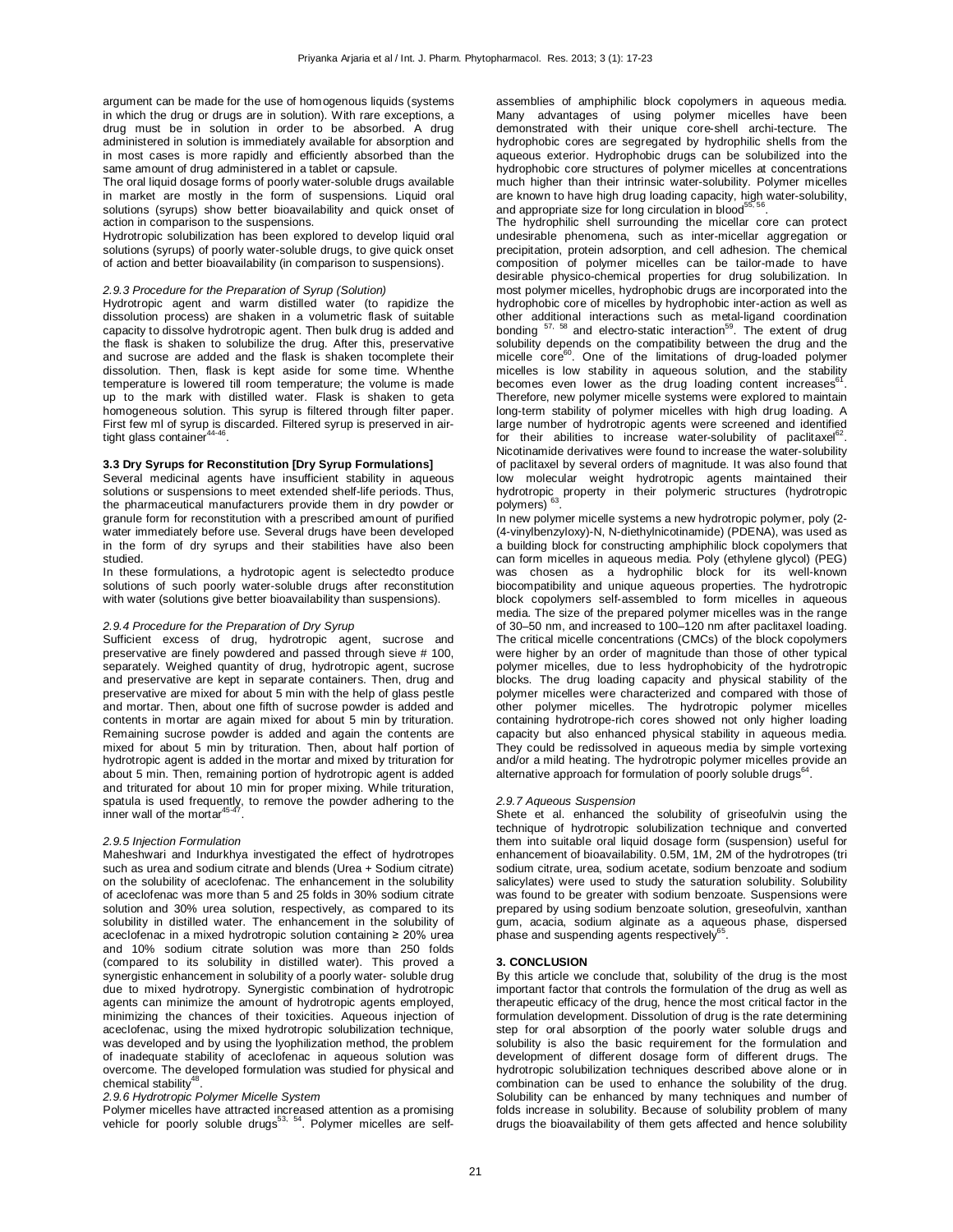enhancement becomes necessary. It is now possible that to increase the solubility of poorly soluble drugs with the help of various techniques as mentioned above.

# **REFERENCES**

- 1) Meera C S, Sayyad A B, Sawant S D. Review on various technique of solubility enhancement of poorly soluble drugs with special emphasis on solid dispersion. Journal of Pharmacy Research. 2010; 3(10):2494-2501.
- 2) Solubility, From Wikipedia, the free encyclopedia, http.://en.wikipedia. encyclopedia, http.://en.wikipedia.org/wiki/Solubility.
- 3) Osol, A. (Eds.) In: "Remington's Pharmaceutical sciences," Eastern Pensylvania, Mack Publishing Company, 1990, 18: 203.
- 4) Martin A, Bustamanate P, Chun AHC. Physical Pharmacy, New Delhi, B.I. Wavely Pvt. Ltd, 1994, 4, 223.
- 5) Neuberg C.Hydrotrophy. Biochem J. Pharm. 1989; 75(7): 577.
- 6) Indian Pharmacopoeia, Goverment of India ministry of health and family Welfare, 4th ed., The Controller of Publication, Delhi, 1996, 332.
- 7) Shiv M. Solubility Enhancement. Need. Pharmainfo.net.2009.
- 8) Shinde AJ. et al. Solubilization of poorly soluble drugs: A Review". Pharmainfo.net. 2007; 5: 6.
- Sar Santosh K, RathodNutan.Micellar properties of alkyltrimethylammmonium bromide in aquo-organic solvent media. Res. J. Chem. Sci.2011; 4:22-29.
- 10) Thenesh-Kumar S,Gnana-Prakash D. Nagendra-Gandhi N. Effect of hydrotropes on the solubility and mass transfer coefficient of 2-nitrobenzoic acid, Pol. J. Chem. Technol., 11,54–58 (2009)
- 11) Ramesh N, Jayakumar C, Nagendra Gandhi N. Effective separation of Petro products through Hydrotropy. Chem. Eng. Technol.2009; 32(1):129–133.
- 12) Rodriguez A, Gracini M,Moya ML. Effects of addition of polar organic solvents on micellization, Langmuir.2008; 24: 12785- 12790.
- 13) Jain P, Goel A, Sharma S, Parmar M. Solubility Enhancement Techniques OnHydrotrophy. International Journal of Pharma Professional's Research. July 2010; 1(1): 34-45.
- 14) Evstigneev MP, EvstigneevVP, Hernandez Santiago AA, Davies, David B.Effect of a mixture of caffeine and nicotinamide on the solubility of vitamin (B2) in aqueous solution.Eur. J. Pharm. Sci.. 2006; 28 (1-2):59-66.
- 15) Suzuki H, Sunada, H. Mechanistic studies on hydrotropic solubilization of nifedipine in nicotinamide solution.Chemand Pharm Bulletin.1998; 46 (1): 125-130.
- 16) Da Silva RC, Spitzer M, Da Silva LHM, Loh, W. Investigations on the mechanism of aqueous solubility increase caused by some hydrotropes, ThermochimicaActa. 1999; 328: 161-167.
- 17) Sanghvi R, Evans D, Yalkowsky SH. Stacking complexa-tion by nicotinamide: A useful way of enhancing drug solubility. Int J Pharm. 2007; 336:35–41.
- 18) Bauduin P, Renoncourt A, Kopf A, Touraud D, Kunz W. Unified concept of solubilization in water by hydrotropes and cosolvents. Langmuir. 2005; 21:6769–6775.
- 19) Rasool AA, Hussain AA, Dittert LW. Solubility enhance-ment of some water-insoluble drugs in the presence of nicotinamide and related compounds. J Pharm Sci. 80:387–393.
- 20) Coffman RE, Kildsig DO. 1996. Self-association of nicotinamide in aqueous solution: Light-scattering and vapor pressure osmometry studies. J Pharm Sci. 1991; 85:848– 853.
- 21) Maheshwari RK. Analytical techniques using hydrotropic solubilization [Thesis]. Department of Pharmacy, Shri G.S. Institute of Technology and Science, Indore, 2008, 61-62.
- 22) Maheshwari RK. Mixed hydrotropy in spectrophotometric analysis of poorly water-soluble drug. Indian Pharmacist. 2007; 6:66-67.
- 23) Patel SK, Amol DK, WaghmodeP, Dhabale AS. Solubility enhancement of ibuprofen using hydrotropic agents. Int. J. of Pharm. and Life Sci. 2011; 2(2): 542-545.
- 24) Pandey S, MaheshwariRK. A novel spectrophotometric method for the estimation of ketoprofen in tablet dosage form

using hydrotropic solubilization phenomenon. Journal of Scientific Research. 2010; 6(3):209-212.

- 25) Maheshwari RK, Lakkadwala S, Vyas R, Ghode, P. Spectrophotometric determination of naproxen tablets using niacinamide as hydrotropic solubilizing additive. Journal of Current Pharmaceutical Research. 2010; 04:11-14
- 26) Maheshwari RK, Prasad S, PandeyP, WanareG. Novel Spectrophotometric analysis of Piroxicam Tablets Using Ibuprofen Sodium as Hydrotropic Solubilizing Agents.Int. J. Pharma. Sci. Drug Res.. 2010; 2(3): 210-212.
- 27) Sable PN, Chaulang GM, Bhosale AV, Chaudhari PD. Novel Spectrophotometric Estimation of Olanzepine Using Hydrotropic Solubilizing Agent. Research J. Pharm. and Tech. 2009; 2(2):297-300.
- 28) Banerjee T, Banerjee B, Jain P. Spectrophotometric Estimation of Lornoxicam and Paracetamol Tablet dosage form using Hydrotropic Solubilizing Agent.International Journal of ChemTech Research. 2012; 4(1):232-239.
- 29) Tiwari BK, Gupta V, Jain A, Pandey A. Enhancement of solubility of aceclofenac by using different solubilization technique. Int. J. of Pharm. and Life Sci. March 2011;2(3): 620-624.
- 30) Jayakumar C, bertiemorais A, Arunodhaya N, Gandhi .N. Solubility enhancement of theophylline drug using different<br>solubilization techniques International Journal of techniques. International Journal of Pharmaceutical and Clinical Science. 2012; 2(1): 7-10.
- 31) Shukla M, Rathore P, Jain A, Nayak S. Enhanced solubility study of glipizide usingdifferent solubilization techniques. Int J Pharm Pharm Sci.2010; 2(2):46-48.
- 32) Choudhary NH, kumbhar MS, dighe DA, Mujgond P.S, Singh M.C.. Solubility Enhancement of Escitalopram Oxalate Using Hydrotrope.Int J Pharm Pharm Sci, 5(1), 121-125.
- 33) NatarajanA, Chinnakannu J.Nagarajan N. Effect of Hydrotropes on Solubility and Mass Transfer Coefficient of Chlorobenzene.Res.J.Chem.Sci. 2012; 2(8) :9-13.
- 34) M. Dhinakaran, Antony B M,Gandhi N. Reflection of hydrotropy technique in the segregation of 1, 1/1,2 diphenylethane.Afr J. Basic and Appl. Sci.2012; 4 (2): 55-59.
- 35) Rakesh K., JayakumarC,Nagendra Gandhi.Extraction studies through hydrotropy–l-tyrosine.Int J Chem Sci Tech. 2012; 2(2): 13-19.
- 36) Dhinakaran M, Bertie AM, Gandhi N. Enhanced solubility and reflection of hydrotropy technique in the segregation of of m/p-aminonitrobenze. Chem Sci Trans. 2012; 1(2):261-268.
- 37) Senthil N,Jayakumar C,Gandhi N.Eeffect of hydrotropes on solubility and mass transfer coefficient of methyl benzoate. Mod Appl Sci.2009; 3(3):101-104.
- 38) JayaKumarC, Gandhi N.Hhydrotropic study on furfural comprehensive design-expert plot. Mod Appl Sci. 2009; 3(4):117-130.
- 39) Thenesh SK, Gandhi N. Aassociation model of hydrotropy for the effect of hydrotropes on solubility and mass transfer coefficient of acetylsalicylic acid. Int J Pharm Pharma Sci.2012;4(3):600-605.
- 40) Dhinakaran M, Bertie AM, Gandhi N. Separation of m/p-<br>aminoacetophenone using hydrotropy. E J Chem. using hydrotropy. E J Chem. 2012;9(4):2006-2014.
- 41) Maheshwari RK. Analytical techniques using hydrotropic solubilization [Thesis]. Department of Pharmacy, Shri G.S. Institute of Technology and Science, Indore, 2008, 73-87.
- 42) Maheshwari RK, Govil N, Rai M, Rajput MS.New titrimetric estimation of naproxen bulk drug sample using ibuprofen sodium as hydrotropic solubilizing agent. Int J Pharm Bio Sci.2010; 1(1):1-3.
- 43) Maheshwari RK. Analytical techniques using hydrotropic solubilization [Thesis]. Department of Pharmacy, Shri G.S. Institute of Technology and Science, Indore, 2008, 107.
- 44) BoylanJC, In; The Theory and Practice of Industrial Pharmacy, Lachman L, Lieberman HA,Kanig JL. 3 rd Edition, Varghese Publishing House Mumbai. 1987. p.457.
- 45) Agashe, H.B., Jain, N.K., In; Pharmaceutical Product Development, Jain, N.K., Editor, 1<sup>st</sup> Edition, CBS Publishers and Distributors, New Delhi, 2006, 38.
- 46) Ansel, H.C., Allen, Jr., L.V., Popovich, N.G., Editors, Pharmaceutical Dosage Forms and Drug Delivery Systems, 7<sup>th</sup> Edition. Philadelphia: Lippincott Williams and Wilkins; 2000.